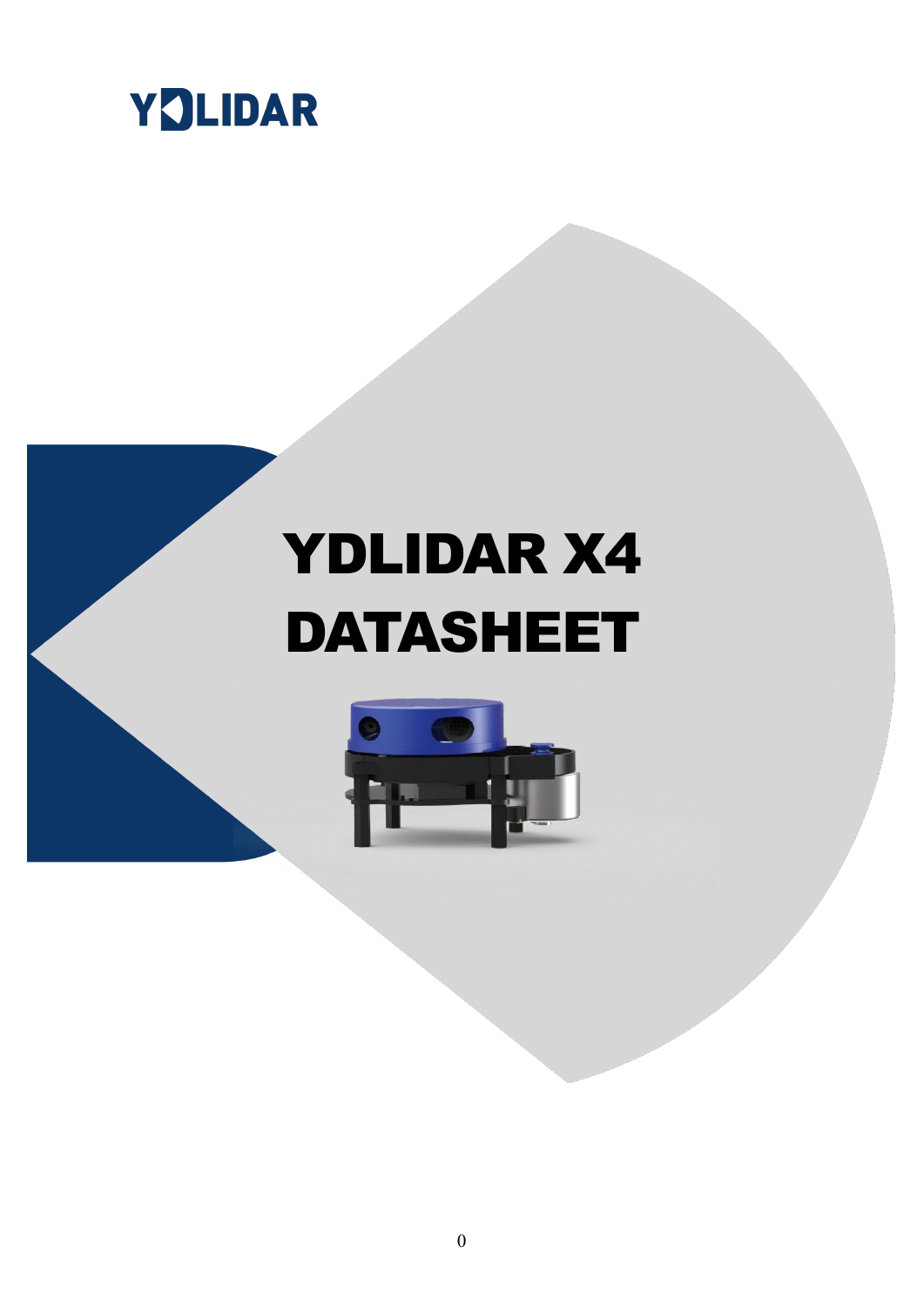# YOLIDAR Sensing

# **CONTENTS**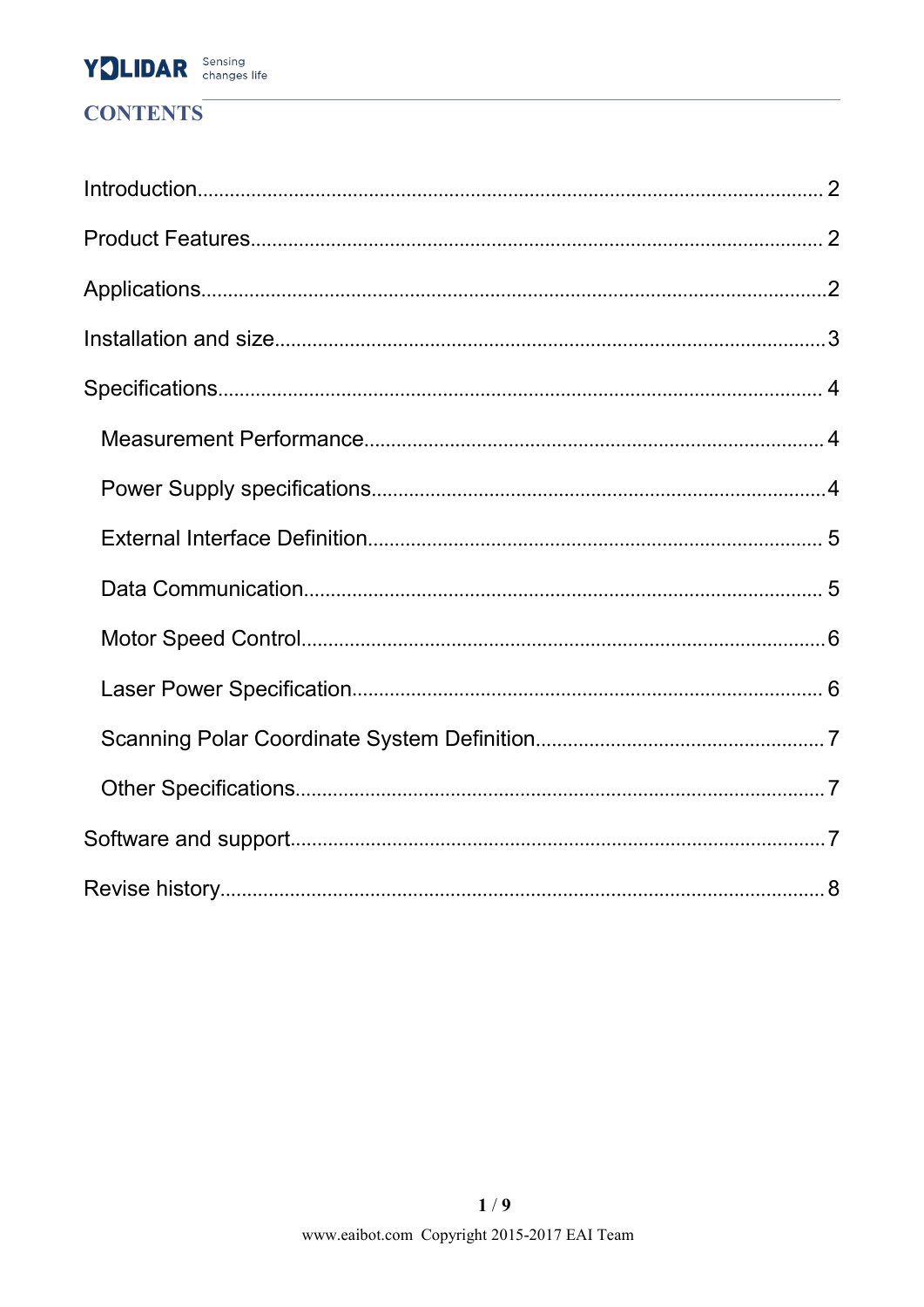# YOLIDAR Sensing

# <span id="page-2-0"></span>**INTRODUCTION**

YDLIDAR X4 LIDAR is a 360-degree two-dimensional laser range scanner (LIDAR) developed by Shenzhen Yuedeng Technology Co.,Ltd.. This product is based on the principle of triangulation distance measurement, together with the relevant optical, electrical, algorithm design, to achieve high-frequency high-precision distance measurement. After power on, YDLIDAR X4 start rotating and scanning clockwise. User can get range scan point cloud data through the communication interface (Serial port/USB).

# **PRODUCT FEATURES**

- $\geq 360^\circ$  Scanning Range
- $\triangleright$  High accuracy, stable performance
- $\geq 10$ meter Range
- $\triangleright$  Strong ability to resist environmental light interference
- $\triangleright$  Thin design, long life span
- FDA Class I Laser Safety
- $\triangleright$  Configurable Motor Speed, 6Hz~12Hz
- $\triangleright$  Maximum scan sampling frequency 5Khz

# **APPLICATIONS**

- $\triangleright$  Home service /cleaning robot navigation and localization
- $\triangleright$  General robot navigation and localization
- $\triangleright$  Smart toy's localization and obstacle avoidance
- $\triangleright$  Environment scanning and 3D re-modeling
- $\triangleright$  General simultaneous localization and mapping (SLAM)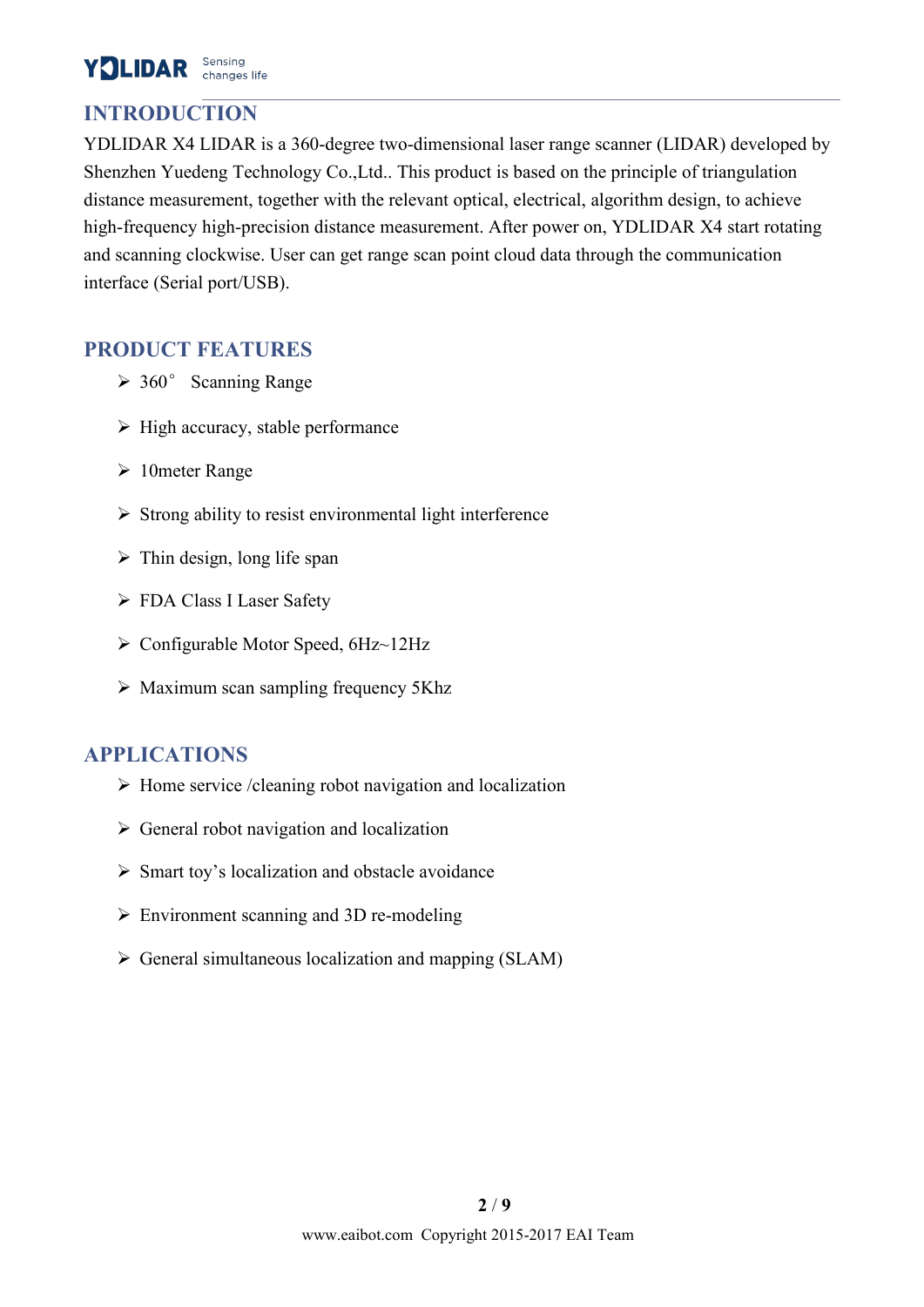<span id="page-3-0"></span>

# **INSTALLATION AND SIZE**



图 1 YDLIDAR X4 SIZE









图 2 YDLIDAR X4 SIZE

www.eaibot.com Copyright 2015-2017 EAI Team **3** / **9**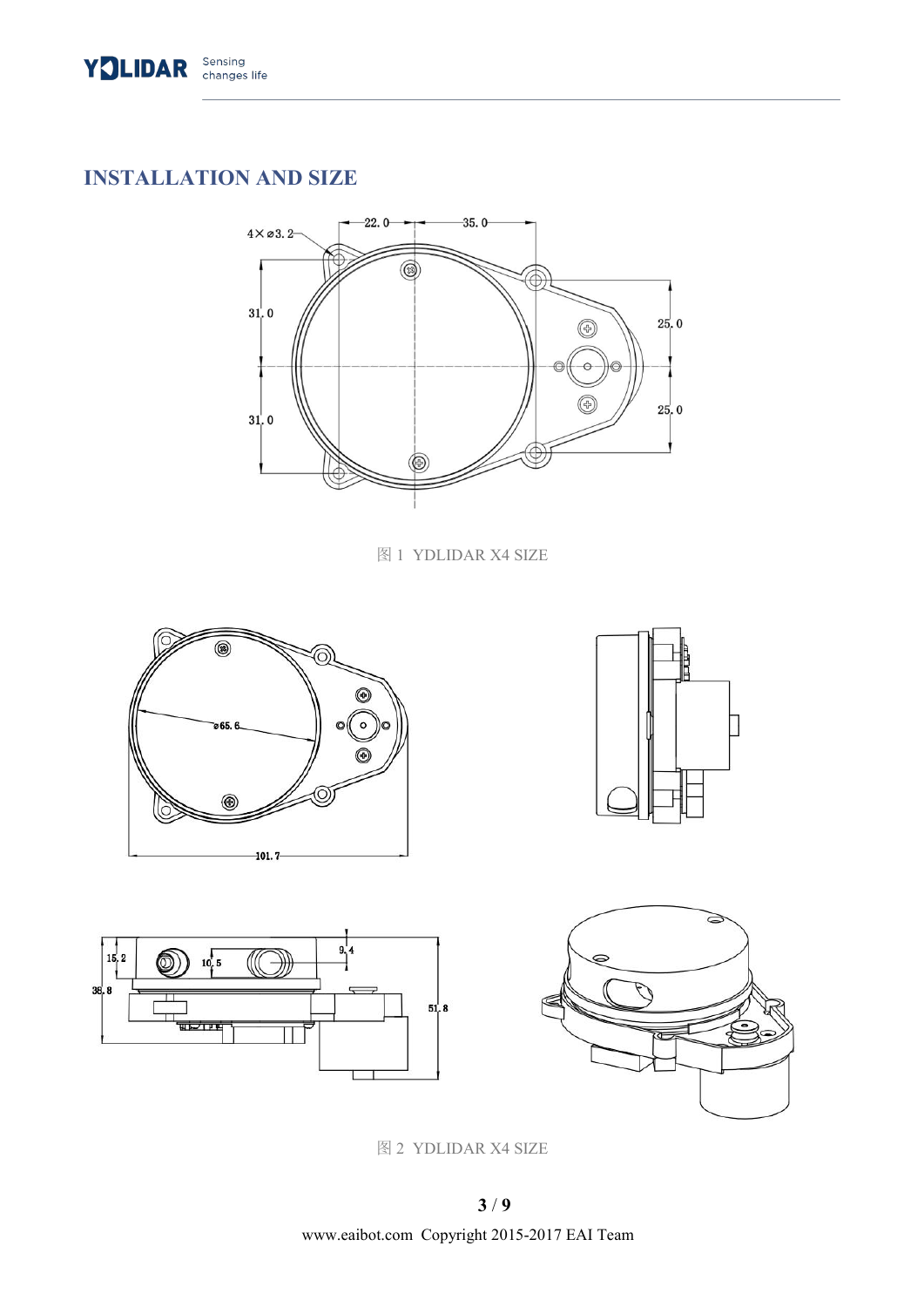# <span id="page-4-0"></span>**SPECIFICATIONS**

#### Measurement Performance

| Subject    | Min.                     | Typical                   | Max.           | Unit | Remark             |  |
|------------|--------------------------|---------------------------|----------------|------|--------------------|--|
| Sample     |                          | 5000                      |                | Hz   | 5000 samples/sec   |  |
| Frequency  | $\overline{\phantom{a}}$ |                           |                |      |                    |  |
| Scanning   | 6                        |                           | 12             | Hz   | PWM or voltage     |  |
| Frequency  |                          | ٠                         |                |      | control            |  |
| Range      | 0.12                     | $\overline{\phantom{a}}$  | >10            | m    | Indoor environment |  |
| Angular    |                          | $0 - 360$                 |                |      |                    |  |
| Range      |                          |                           | $\overline{a}$ | Deg  |                    |  |
| Distance   |                          | < 0.5                     |                |      | Range<2m           |  |
| Resolution |                          | $\leq$ 1% of the distance |                | mm   | Range $>2m$        |  |
| Angular    | 0.48                     | 0.50                      | 0.52           |      |                    |  |
| Resolution |                          |                           |                | Deg  | Frequency at 7Hz   |  |
| Life Span  |                          | 1500                      |                | h    |                    |  |
|            |                          |                           |                |      |                    |  |

## **FIG. 1 YDLIDAR X4 MEASUREMENT PERFORMANCE**

# Power Supply specifications

#### **FIG. YDLIDAR X4 POWER SUPPLY SPECIFICATIONS**

| Subject               | Min.           | Typical | Max. | Unit | Remark                                                                                                                                 |
|-----------------------|----------------|---------|------|------|----------------------------------------------------------------------------------------------------------------------------------------|
| Supply<br>Voltage     | 4.8            | 5       | 5.2  | V    | If the voltage exceeds the<br>max value, it may damage<br>the core. Too low Voltage<br>may affect performance and<br>even stop ranging |
| Voltage<br>Ripple     | $\overline{0}$ | 50      | 100  | mV   | High ripple may cause<br>working failure                                                                                               |
| Start<br>Current      | 400            | 450     | 480  | mA   | Relatively higher current is<br>required at startup of the<br>device                                                                   |
| Sleep mode<br>Current | 280            | 300     | 340  | mA   | System dormancy with motor<br>rotating                                                                                                 |
| Work mode<br>Current  | 330            | 350     | 380  | mA   |                                                                                                                                        |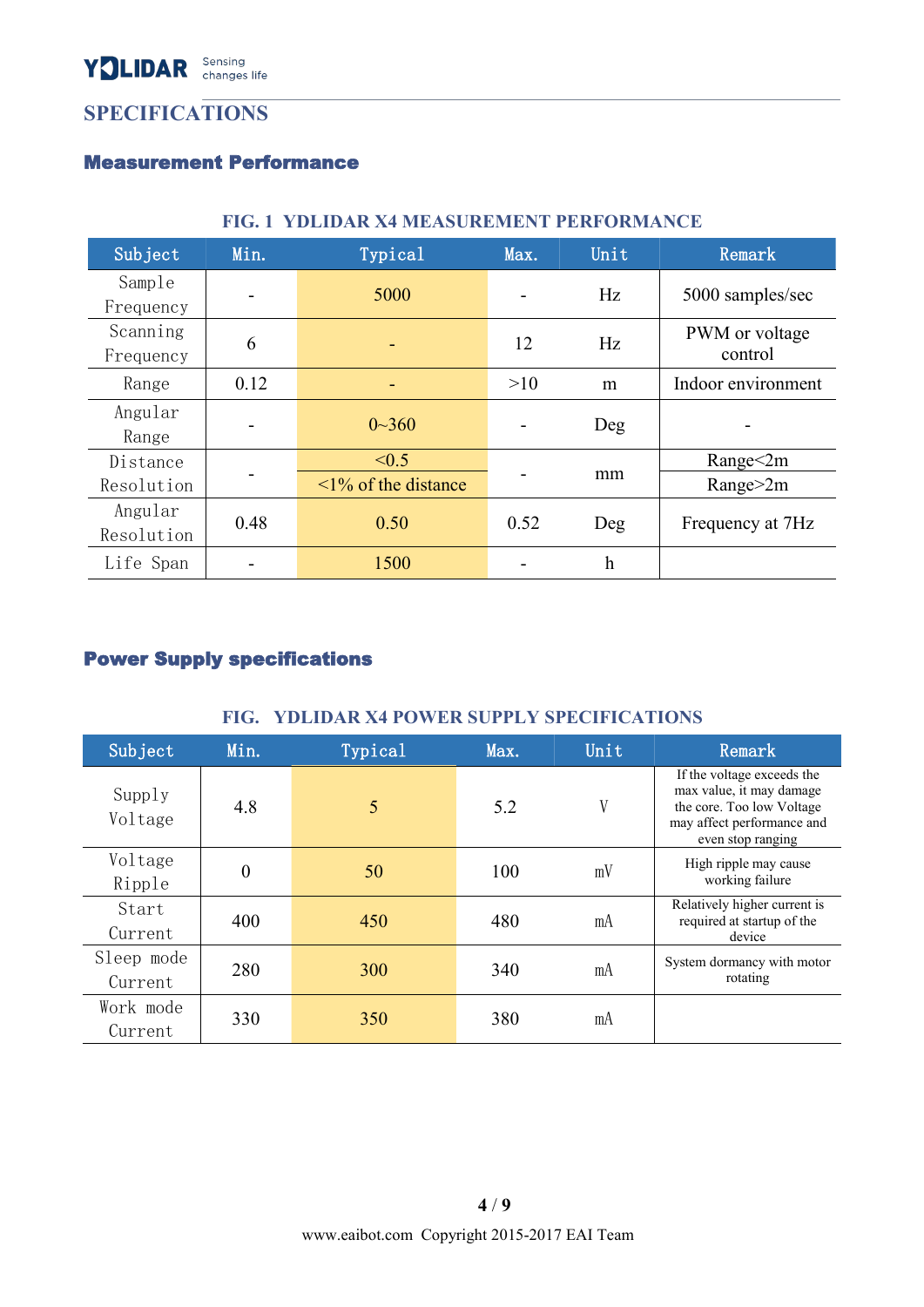## <span id="page-5-0"></span>External Interface Definition

X4provides PH2.0-8P base interface. It contains system voltage interface, data communication interface and motor control interface.



#### **FIG. 3 YDLIDAR X4 INTERFACE DEFINITION**

| Pin        | Type            | Description        | Default<br>value         | Range                    | Range                                        |
|------------|-----------------|--------------------|--------------------------|--------------------------|----------------------------------------------|
| <b>VCC</b> | Power<br>Supply | $V^+$              | 5V                       | $4.8V - 5.2V$            | $\overline{\phantom{0}}$                     |
| Tx         | Output          | serial port output | $\blacksquare$           | $\blacksquare$           | Data flow:<br>$lidar \rightarrow peripheral$ |
| Rx         | Input           | serial port input  | $\overline{\phantom{a}}$ | $\overline{\phantom{a}}$ | Data flow:<br>$peripheral \rightarrow lidar$ |
| <b>GND</b> | Power<br>Supply | $V -$              | 0V                       | 0V                       |                                              |
| M_EN       | Input           | Motor control      | 3.3V                     | 0V~3.3V                  |                                              |
| DEV EN     | Input           | Scanning control   | 3.3V                     | 0V~3.3V                  |                                              |
| M SCTP     | Input           | <b>Motor Speed</b> | 1.8V                     | 0V~3.3V                  | PWM or voltage<br>control                    |
| NC         |                 | Reservation pin    |                          |                          |                                              |

## Data Communication

The X4 uses a 3.3V serial port (UART) for communication. The user can connect the external system and the product through the physical interface on the product and communicate in real time according to the system's communication protocol to obtain the scanned point cloud data, device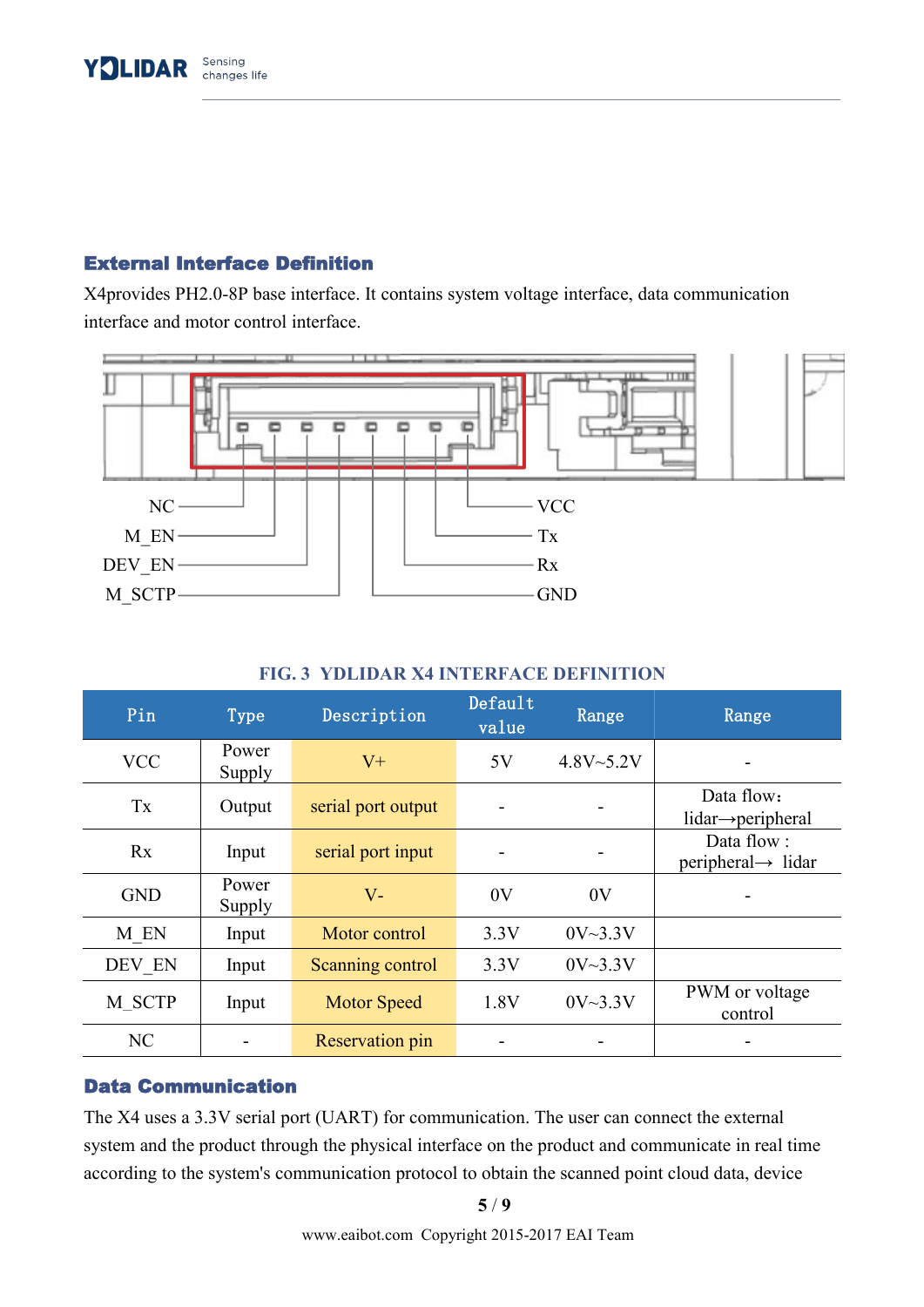<span id="page-6-0"></span>information, Equipment status, and can set the device working mode. The communication shows as follows:

| Subject                | Min.                     | Typical        | Max.                     | Unit | Remark                            |
|------------------------|--------------------------|----------------|--------------------------|------|-----------------------------------|
| Baud rate              | $\overline{\phantom{0}}$ | 128000         | $\overline{\phantom{a}}$ | bps  | 8bits, 1stop bit, no<br>check bit |
| Output high<br>voltage | 1.8                      | 3.3            | 3.5                      | V    | >1.8V                             |
| Output low<br>voltage  | 0                        | $\overline{0}$ | 0.5                      | V    | <0.5V                             |

## **FIG. 4 YDLIDAR X4 SERIAL PORT SPECIFICATIONS**

# Motor Speed Control

X4 motor has motor speed control function. Computers can control the X4 motor by inputting control signals through M\_EN and M\_SCTR pins in the interface. M\_EN is the motor enable signal, high enable;

M\_SCTR is the motor speed control signal. Control speed by PWM or power voltage.

The lower the voltage is, the smaller the PWM duty cycle is, the higher the motor speed is.

At 0V / 0% duty cycle, motor at maximum speed.

For examples: Set M\_EN high, M\_SCTR input voltage 0V, the motor rotates at the maximum speed.

M\_SCTR PWM setting has the following requirements:

#### **FIG. 5 YDLIDAR X4 PWM CHART**

| Subject             | Min.                     | Typical | Max.                     | Unit | Remark                                                 |
|---------------------|--------------------------|---------|--------------------------|------|--------------------------------------------------------|
| PWM<br>Frequency    | $\overline{\phantom{a}}$ | 10      | $\overline{\phantom{a}}$ | KHz  | PWM Square wave                                        |
| Duty cycle<br>range | 50%                      | 85%     | 100%                     |      | The smaller the duty<br>cycle,<br>the faster the speed |

# Laser Power Specification

## **FIG. 6 YDLIDAR X4 LASER POWER SPECIFICATION**

| Subject             | Min. | Typical | Max. | Unit | Remark                     |
|---------------------|------|---------|------|------|----------------------------|
| Laser<br>wavelength | 775  | 785     | 795  | nm   | <b>Infrared Band Light</b> |
| Laser<br>power      | -    |         |      | mW   | Peak power                 |

www.eaibot.com Copyright 2015-2017 EAI Team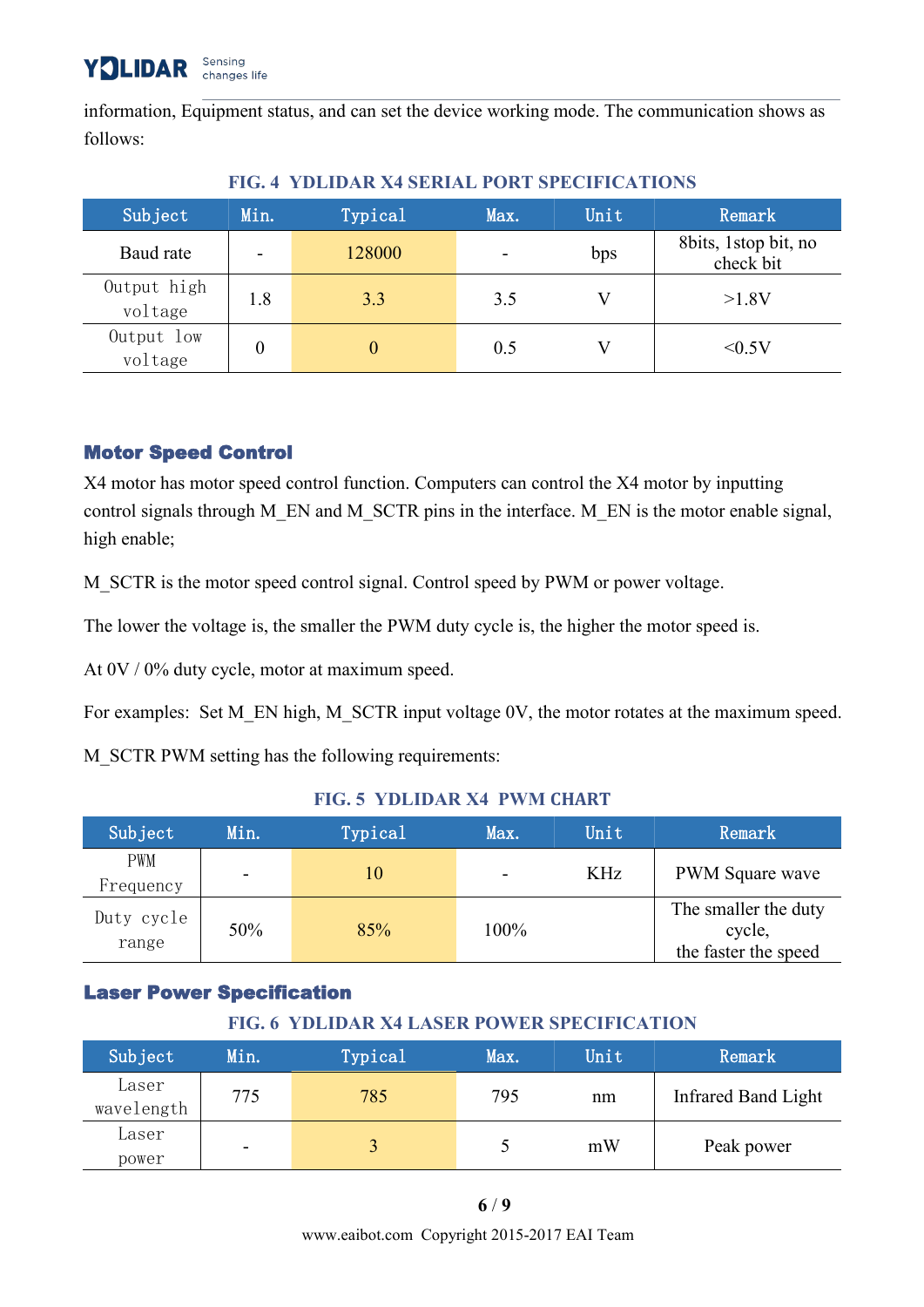

<span id="page-7-0"></span>FDA  $\Box$ 

## Scanning Polar Coordinate System Definition

For secondary development, X4 defines the polar coordinate system internal. The polar coordinates are centered on the center of the X4 rotation core, the specified angle is positive clockwise and the zero angle is directly in front of the X4 motor as shown:



#### Other Specifications

#### **FIG. 7 YDLIDAR X4 OTHER SPECIFICATIONS**

| Subject                | Min. | Typical | Max. | Unit       | Remark                                                                                        |
|------------------------|------|---------|------|------------|-----------------------------------------------------------------------------------------------|
| Working<br>temperature |      | 20      | 40   | $^{\circ}$ | Working in a high<br>temperature environment for<br>a long time will reduce the<br>life span. |
| Light<br>environment   |      | 550     | 2000 | Lux        | For reference only                                                                            |
| Weight                 |      | 180     |      | g          | Net Weight                                                                                    |

# **SOFTWARE AND SUPPORT**

X4 provides rich hardware and software interfaces, it can realize motor power control, speed control, ranging frequency enable control and output control. With those, users can control the motor and the scanner core of X4. We provide 3D model of X4 and a Windows graphical coding client for users, as well as the corresponding SDK development kit and ROS development kit. Users can download softwares from the official website http://eaibot.com/.